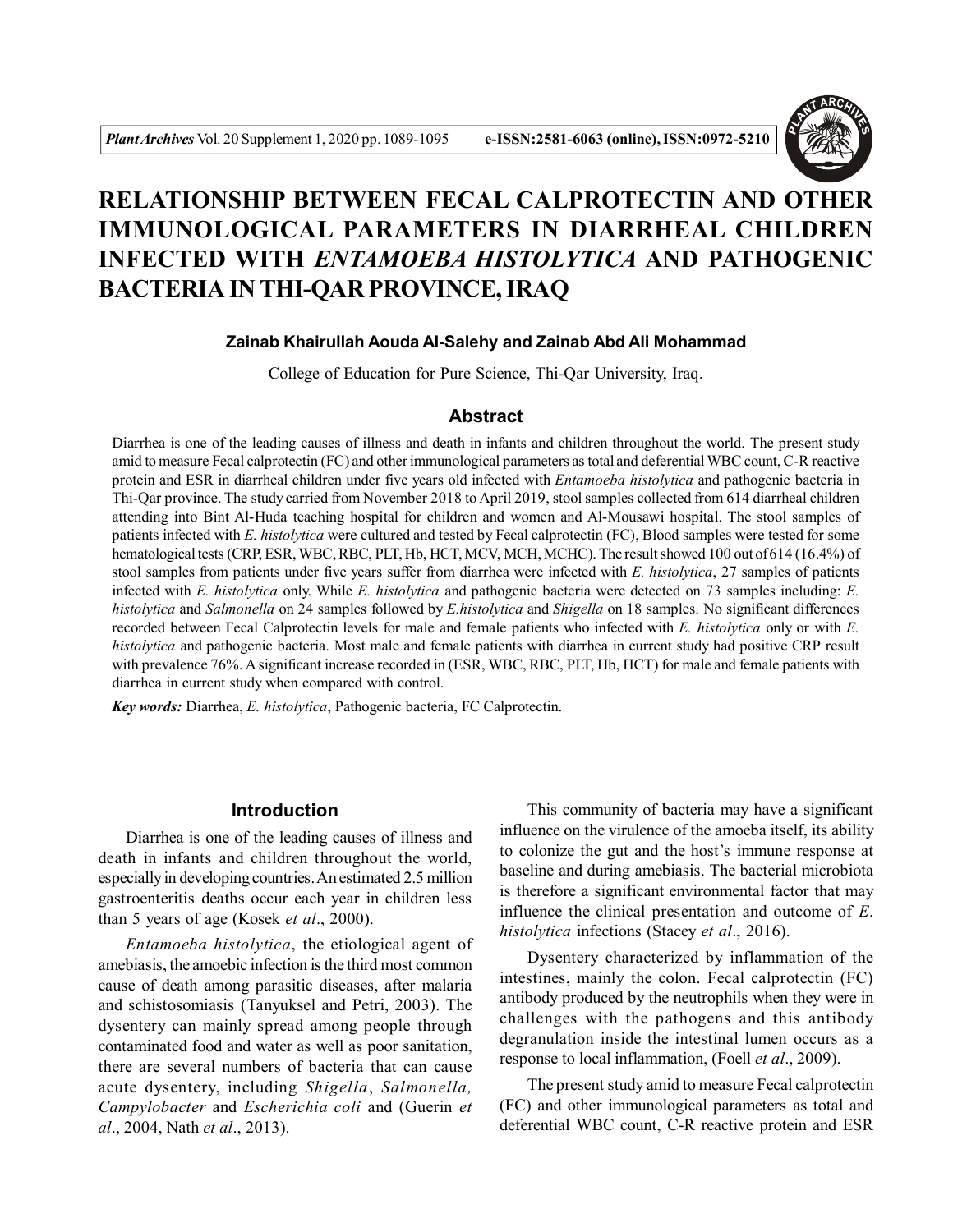in diarrheal children under five years old infected with *Entamoeba histolytica* and pathogenic bacteria in Thi-Qar province.

## **Materials and Methods**

The study carried from November 2018 to April 2019, stool samples collected from 614 diarrheal children under five years old both sex attending into Bint Al-Huda teaching hospital for children and women and Al-Mousawi hospital in Thi-Qar province. Stool consistency, color, odor and presence of blood or mucous were examined then the microscopic examination were involved direct wet mount smear and Iodine-stained smear were performed according to Salman (2015) while concentration technique (Formal-ether) was performed according to WHO (2003).

Small amount of stool samples for patients infected with *E. histolytica* added directly to the wells of a microtiter plate that coated with antibodies to FC. Results for FC more than 50 ng/ml considered positive, while results for FC bellow 50 ng/ml considered negative.

Stool samples of patients infected with *E. histolytica* were cultured by using some media cultures (MacConkey agar, Blood agar, *Salmonella Shigella* Agar, Xylose Lysine Deoxy-cholate agar XLD, Chromatic Detection agar) which prepared according to the instructions of the company and sterilized by autoclaving at 121°C for 15 minutes.

Five ml of venous blood samples were collected by a well-trained nurse from volunteer patients in tube and divided to two parts, the first part of blood allowed to clot at room temperature for 30 minutes, then it was centrifuged for 5 minutes at 4000 RPM, serum was collected and frozen at -20°C to estimate CRP. The second part of blood was added to ETDA containing tubes for assessment the hematological examination and ESR, Twenty five healthy children under five year were selected as control.



**Fig. 1:** Prevalence of *E. histolytica* Among Diarrheal Patients by Using Direct Examination.

The statistical package for social science (SPSS) version used in the current study to analyze data and the results expressed as (Mean  $\pm$  S.E.). Independent sample Chi-square-test used to determine the statistical differences by consideration P-value  $\leq 0.05$  was statistically significant.

#### **Results**

 The result showed 100 out of 614 (16.4%) of stool samples from patients under five years suffer from diarrhea were infected with *E. histolytica*. Fig. 1.

## **Distribution of Stool Sample According to Type of Infectious**

A total of 100 stool samples of patients infected with *E. histolytica* were cultured to diagnose the pathogenic bacteria associated with *E. histolytica*. The result showed, there are 27 samples of patients were infected with *E. histolytica* only with prevalence 27%. While pathogenic bacteria were detected on 73 sample with prevalence 73%.

The results of the present study recorded that the *E. histolytica* and *Salmonella* were found in 24 samples (24%) followed by *E. histolytica* and *Shigella* were found in 18 samples (18%). While the lowest percentage was recorded with *E. histolytica, Salmonella, Shigella* and *Pseudomonas* which found in three samples only (3%). Table 1.

# **Prevalence of** *E. histolytica* **Infection and Pathogenic Bacteria According to Gender**

No significant differences ( $P \le 0.05$ ) were recorded between males 59% and females 41% in current study, the results showed 43% of males were infected with *E. histolytica* and pathogenic bacteria, while 16% infected with *E. histolytica* only and 30% of females infected with *E. histolytica* and pathogenic bacteria, while 11%

| <b>S. No.</b>  | <b>Infectious agents</b>       | No. | $\frac{0}{0}$ |
|----------------|--------------------------------|-----|---------------|
| 1              | E. histolytica only            | 27  | 27            |
| $\overline{2}$ | E. histolytica and Salmonella  | 24  | 24            |
| 3              | E. histolytica and Shigella    | 18  | 18            |
| 4              | E. histolytica and Proteus     | 8   | 8             |
| 5              | E. histolytica and Pseudomonas | 5   | 5             |
| 6              | E. histolytica and Salmonella  | 8   | 8             |
|                | and Proteus                    |     |               |
|                | E. histolytica and Salmonella  | 7   |               |
|                | and Shigella                   |     |               |
| 8              | E. histolytica and Salmonella  | 3   |               |
|                | and Shigella and Proteus       |     |               |
|                | Total                          | 100 | 100           |
|                |                                |     |               |

**Table 1:** Distribution of stool sample according to type of infectious agents.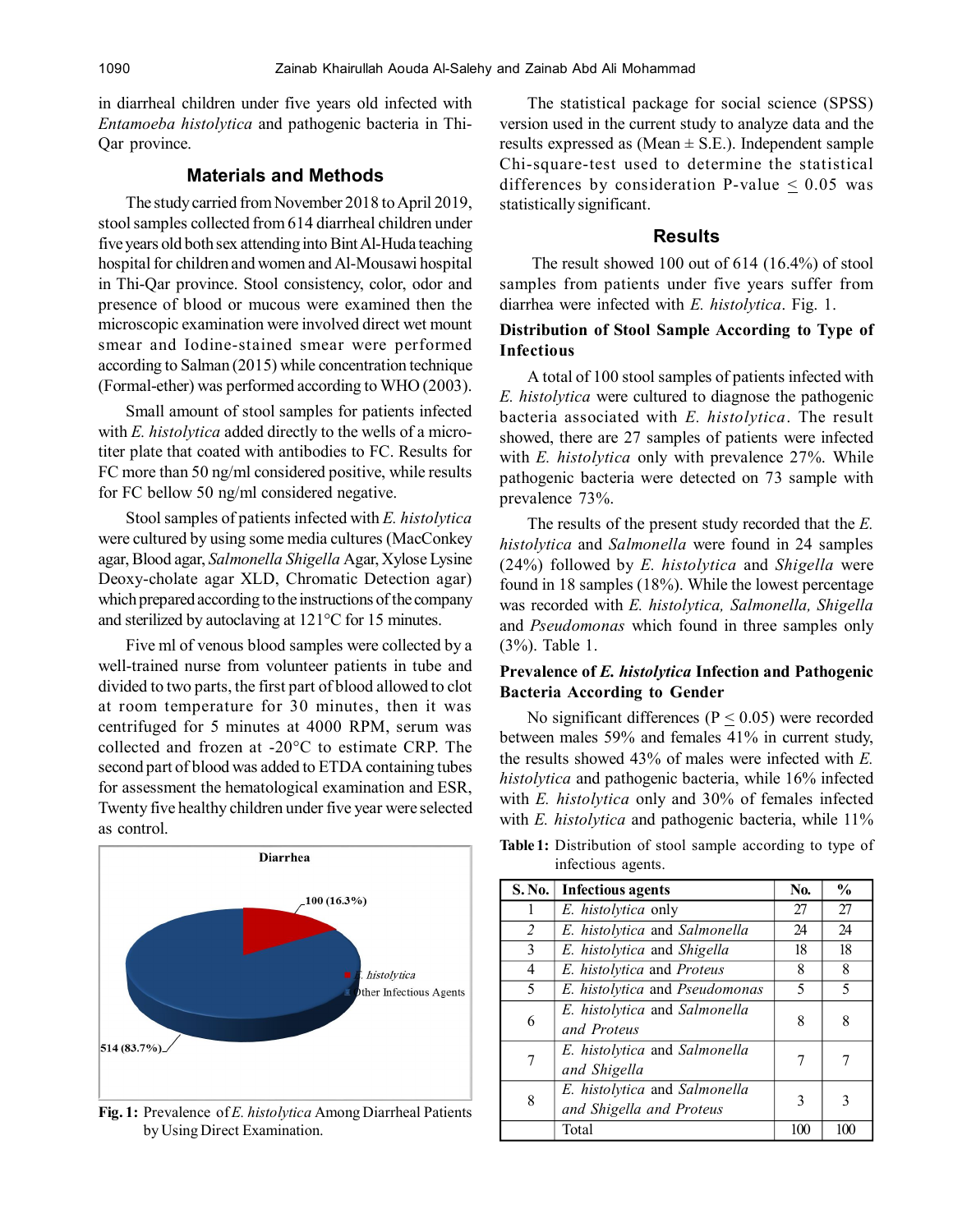|                                                                |     | Male          |            | Female        | <b>Total</b> |               |  |
|----------------------------------------------------------------|-----|---------------|------------|---------------|--------------|---------------|--|
| <b>Groups</b>                                                  | No. | $\frac{0}{0}$ | <b>No.</b> | $\frac{6}{9}$ | No.          | $\frac{6}{9}$ |  |
| E. histolytica                                                 | 16  | 16%           |            | $11\%$        | 27           | 27%           |  |
| E. histolytica and<br>Pathogenic bacteria                      | 43  | 43%           | 30         | 30%           | 73           | 73%           |  |
| Total                                                          | 59  | 59%           | 53         | 41%           | 100          | 100%          |  |
| Tab $x^2$ = 3.84<br>$Calx^2 = 0.01$<br>P. Value=0.974<br>Df= 1 |     |               |            |               |              |               |  |

**Table 2:** Distribution of infections according to gender.

|  |  | with E. histolytica only. Table 2. |  |
|--|--|------------------------------------|--|
|  |  |                                    |  |

# **Prevalence of** *E. histolytica* **Infection and Pathogenic Bacteria According to Habitat**

The most infected patients were found in rural habitat 54 (54%), while the patients in urban habitat were 46 (46%) with non-significant statistical difference (P  $\leq$ 0.05). Table 3.

# **Prevalence of** *E. histolytica* **and Pathogenic Bacteria According to Age Groups**

The high prevalence of infection with *E. histolytica* and pathogenic bacteria were found in the first age group  $($   $\leq$  1 year) 23% and the lowest prevalence of infection in the second age group 1-2 years 10% with no significant difference ( $P < 0.05$ ). The high prevalence of infection with *E. histolytica* only were found on the second age group 9%, while the lowest prevalence in the fifth age group (4 -  $\leq$  5 years) 3% with no significant difference  $(P \le 0.05)$ . Table 4.

# **The Relationship between Diarrheal Patients Infected with** *E. histolytica* **and Pathogenic Bacteria and Some Immunological Parameters**

The Relationship between Fecal Calprotectin Result and The Infection with *E. histolytica* and Pathogenic Bacteria: Fecal Calprotectin levels were positive (>50> ng /ml) for most patient with diarrhea caused by *E. histolytica* only or *E. histolytica* and pathogenic bacteria.

No significant differences were recorded between Fecal Calprotectin levels for male and female patients who infected with *E. histolytica* only or with *E. histolytica* and pathogenic bacteria. Table 5.

The Relationship between CRP and infection with *E. histolytica* Associated with Pathogenic Bacteria: Most **Table 3:** Distribution of infections according to habitat.

|                                           |     | Male          |     | Female        | <b>Total</b> |               |  |
|-------------------------------------------|-----|---------------|-----|---------------|--------------|---------------|--|
| <b>Groups</b>                             | No. | $\frac{0}{0}$ | No. | $\frac{0}{0}$ | No.          | $\frac{0}{0}$ |  |
| E. histolytica                            | 14  | 14%           | 13  | 13%           | 27           | 27%           |  |
| E. histolytica and<br>Pathogenic bacteria | 40  | 40%           | 33  | 33%           |              | 73%           |  |
| Total                                     | 54  | 54%           | 56  | 46%           | 100          | $100\%$       |  |
|                                           |     |               |     |               |              |               |  |

Calx<sup>2</sup>=0.096 Tabx<sup>2</sup>=3.84 Df=1 P. Value=0.793

**Table 4:** Distribution of infections according to age groups.

| Age              |     | E. histolytica   |     | E. histolytica and  | <b>Total</b>     |      |
|------------------|-----|------------------|-----|---------------------|------------------|------|
| <b>Groups</b>    |     |                  |     | Pathogenic bacteria |                  |      |
| (months)         | No. | $\frac{6}{9}$    | No. | $\frac{0}{0}$       |                  |      |
| $0 - 11$         |     | $7\%$            | 23  | 23%                 | 30               | 30%  |
| $12 - 23$        | 9   | 9%               | 10  | 10%                 | 19               | 19%  |
| $24 - 35$        | 4   | $4\%$            | 14  | 14%                 | 18               | 18%  |
| $36 - 47$        | 4   | $4\%$            | 11  | 11%                 | 15               | 15%  |
| $48 - 59$        | 3   | 3%               | 15  | 15%                 | 18               | 18%  |
| <b>Total</b>     | 27  | 27%              | 73  | 73%                 | 100              | 100% |
| $Calx^2 = 5.388$ |     | Tab $x^2$ = 9.49 |     | Df=4                | P. Value= $0.25$ |      |

male and female patients with diarrhea in current study had positive CRP result with prevalence 76%. Table 6.

Erythrocyte Sedimentation Rate: A significant increase  $P \le 0.05$  were recorded in ESR for male and female patients with diarrhea when compared with control. No significant increased  $P < 0.05$  in ESR for male and female patients with diarrhea caused by *E. histolytica* and pathogenic bacteria when compared with patients with diarrhea caused by *E. histolytica* only. Table 7.

White Blood cell Count and Differential: The result of current study showed a significant increase  $P \le 0.05$ in total count of WBCs for male and female patients with diarrhea when compared with control. No significant increased  $P \le 0.05$  in total count of WBCs for male and female patients with diarrhea caused by *E. histolytica* and pathogenic bacteria when compared with patients with diarrhea caused by *E. histolytica* only.

The results recorded a significant increase  $P < 0.05$ in the differential count of WBCs for male and female patients with diarrhea when compared with control except the Lymphocyte. No significant increased  $P < 0.05$  in differential count of WBCs except the Lymphocyte for male and female patients with diarrhea caused by *E. histolytica* and pathogenic bacteria when compared with patients with diarrhea caused by *E. histolytica* only. Table 6.

Other Hematological Parameters: A significant increase  $P \le 0.05$  were reported in the blood parameters

**Table 5:** Distribution of infections according to gender.

| Fecal                                     |                   | Male    |                                                     |              | Female                            |               |                    | Total                    |                             |
|-------------------------------------------|-------------------|---------|-----------------------------------------------------|--------------|-----------------------------------|---------------|--------------------|--------------------------|-----------------------------|
| Calprotectin<br>levels                    | Examined          | ρg<br>ಽ | $\overline{\mathbf{a}}$<br>$\overline{\mathbf{50}}$ | $\mathbb{E}$ | $\mathbf{E}$<br>Ρģ<br>$\tilde{5}$ | ᄐ<br>Πg<br>್ಯ | mined<br>E         | m/<br>ηg<br>$\mathbf{6}$ | $\mathbf{a}$<br>$\tilde{S}$ |
| E. histolytica                            | 16                | 5       |                                                     |              |                                   |               | 27                 | 12                       | 8                           |
| E. histolytica and<br>Pathogenic bacteria | 43                | 19      | 20                                                  | 30           | 13                                | 14            | 73                 | 32                       | 34                          |
| Total                                     | 59                | 24      | 23                                                  | 41           | 20                                | 19            | 100                | 44                       | 42                          |
| $Calx^2 = 7.51$                           | Tab $x^2$ = 11.07 |         |                                                     |              | $DF = 5$                          |               | P. Value $= 0.185$ |                          |                             |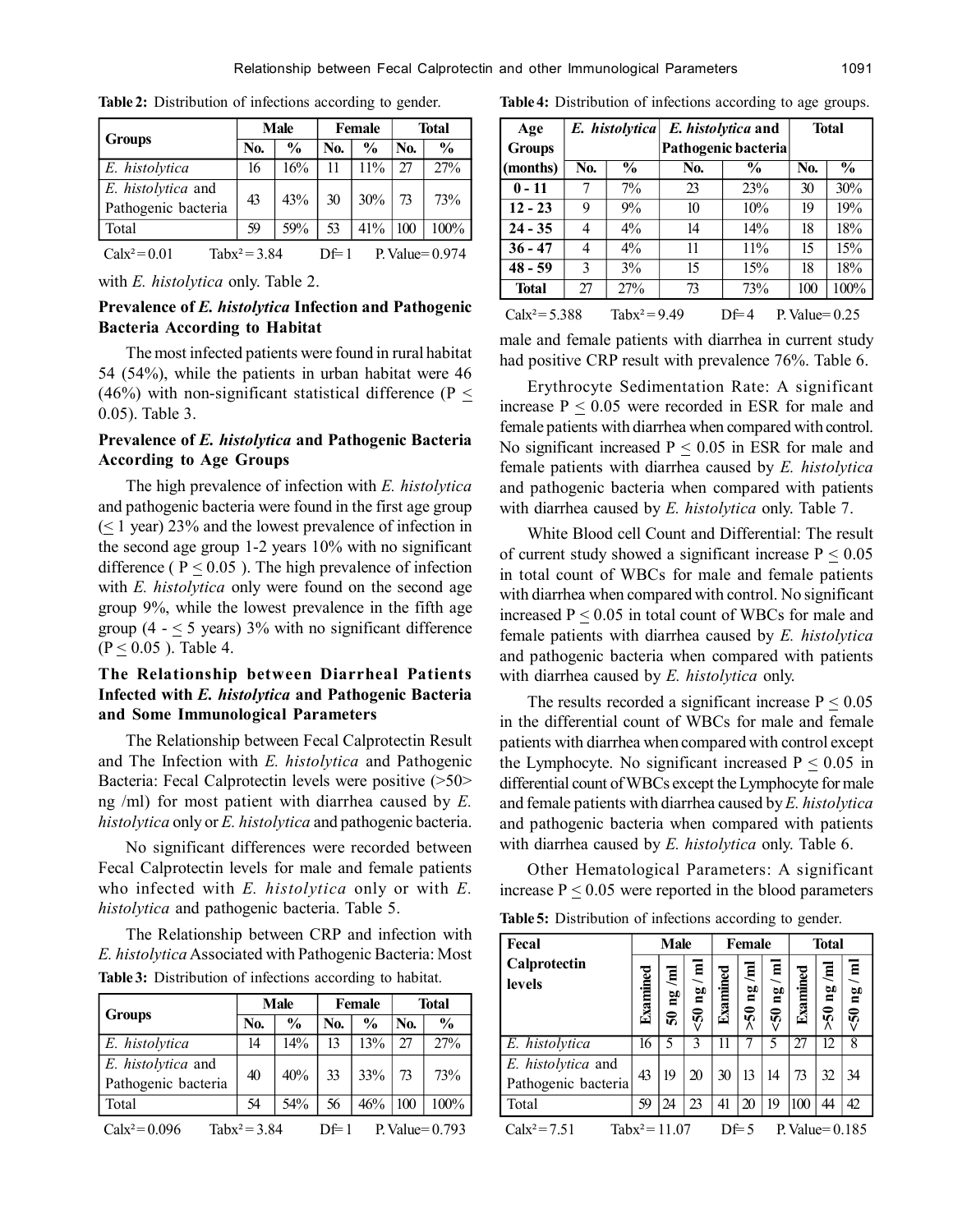| Fecal                                     |                 | <b>Male</b> |      |      | Female       | <b>Total</b> |          |          |                  |
|-------------------------------------------|-----------------|-------------|------|------|--------------|--------------|----------|----------|------------------|
| Calprotectin<br>levels                    | Examu           | Positive    | వ్   | Exam | Positive     | ళ            | Examined | Positive | వ                |
| E. histolytica                            | 16              | 10          | 62.5 |      | 5            | 45.4         |          | 15       | 55.5             |
| E. histolytica and<br>Pathogenic bacteria | 43              | 36          | 83.7 | 30   | 25           | 83.3         | 73       | 61       | 83.5             |
| Total                                     | 59              | 46          | 77.9 | 41   | 30           | 73.1         | 100 76   |          | 76               |
| $Calx^2 = 8.925$                          | $Tabx^2 = 7.81$ |             |      |      | $D \equiv 3$ |              |          |          | P. Value= $0.03$ |

**Table 6:** CRP for patients with diarrhea compared with control.

of male and female patients with diarrhea  $(RBC<sub>s</sub>, PLT,$ Hb, HCT) when compared with control. No significant increased  $P \leq 0.05$  were showed in male and female patients with diarrhea caused by *E. histolytica* and pathogenic bacteria when compared with patients with diarrhea caused by *E. histolytica* only.

Other blood parameters (MCV, MCH, MCHC) with no significant differences  $P \le 0.05$  for male and female patients with diarrhea when compared with control. Table 7.

# **Discussion**

The direct wet preparation method and Lugol's iodine were used in the current study for examination of diarrheal stool samples, the microscopy was the gold standard for parasitology examination and it is remain the backbone particularly in developing countries (Saeed *et al* ., 2015).

The result of current study showed 100 out of 614 (16.4%) of stool samples from patients under five years suffer from diarrhea were infected with *E. histolytica* and these results agreed with previous studies.

In Genet, Southern Ethiopia*,* Nyantekyi *et al*., (2010) examined 288 diarrheal stool and found the percentage of infection with *E. histolytica* is 13.2%.

In Spain Goñi *et al*., (2012) examined 160 diarrhea stool by using light microscope for detect *E. histolytica*

|  | <b>Table 7:</b> ESR for patients with diarrhea compared with control. |  |  |  |
|--|-----------------------------------------------------------------------|--|--|--|
|--|-----------------------------------------------------------------------|--|--|--|

| <b>Sex</b> |                     | ESR                          |
|------------|---------------------|------------------------------|
|            | Control             | $5.71 \pm 1.20^a$            |
|            | E. histolytica only | $13.60 \pm 7.65^{\circ}$     |
| Males      | E. histolytica and  |                              |
|            | pathogenic bacteria | $15.73 \pm 8.08^{\rm b}$     |
|            | LS.D.               | 7.88                         |
|            | Control             | $4.81 \pm 1.83$ <sup>a</sup> |
|            | E. histolytica only | $14.91 \pm 7.31^{\circ}$     |
| Females    | E. histolytica and  |                              |
|            | pathogenic bacteria | $17.59 \pm 5.73^b$           |
|            | LS.D.               | 10.09                        |

and they found 12.8% which positive for *E. histolytica* and 75.0% negative for *E. histolytica.*

Saeed and Sandstrom (2015) in Khartoum, Sudan examined 437 diarrheal samples by microscope for detect *E. histolytica* and found 5% positive for *E. histolytica.*

The results of present study disagree with Tellevik *et al*., (2015), in Dares Salaam, Tanzania, they examined 701 diarrheal stool by light microscope and they found no infection with *E. histolytica* (0.00%) and with Mbae *et al*., (2013), in Nairobi, Kenya, they examined 541 stool sample with diarrhea and found 225 (36.7%) sample infected with *E. histolytica.*

The immunological effect of *E. histolytica* was showed by estimate some immunological parameters as calprotectin, C-reactive protein and erythrocyte sedimentation rate. The results showed there are (86%) positive sample positive for calprotectin, included 47% males 24% of which at concentration <50 and 23 samples at concentration 50-200 and 39% females positive sample for calprotectin 20% at <50 and 19% sample positive for calprotectin at 50-200, the results also showed the positive result in co-infection was 66%, while in patients infected with *E. histolytica* only was 20%. This current result agree with previous study obtained by Ali and Mohammad, (2018), in Kirkuk province-north of Iraq, they examined 419 patient with diarrhea and found 18 male and 32 female positive for calprotectin at <50 and 12 male and 25 female at 50-200, the result also agree with study obtained by Paul Chubb, (2018), in Australia, he examined 136 sample positive for *E. histolytica* and found 79.2 positive sample for fecal calprotectin, the result disagree with previous study obtained by (Hestvik *et al*., 2011), in urban Kampala, the examined 302 stool sample and found 152 (50.3) positive sample for calprotectin, the result also disagree with study obtained by Holtman *et al*., (2016), the examined 114 stool sample and found no sample positive for calprotectin at concentration <50 and 30 (26.3) positive for calprotectin at concentration 50-200. In fact, it would seem that false-positive results are very rare in children, probably because of the lower frequency of associated disease and the less-frequent use of drugs that could damage the intestinal mucosa. As in adult patients, the sensitivity of the calprotectin assay in children was limited by false-negative results in patients with celiac disease (Holtman *et al*., 2016). In the current study the patients infected with *Entamoeba histolytica* or with co-infection and have positive results for fecal calprotectin was refers to acute infections of protozoan infection among this patients. The probability in computable and different. This interpretative ambiguity, together with the fact that there is not yet a standardized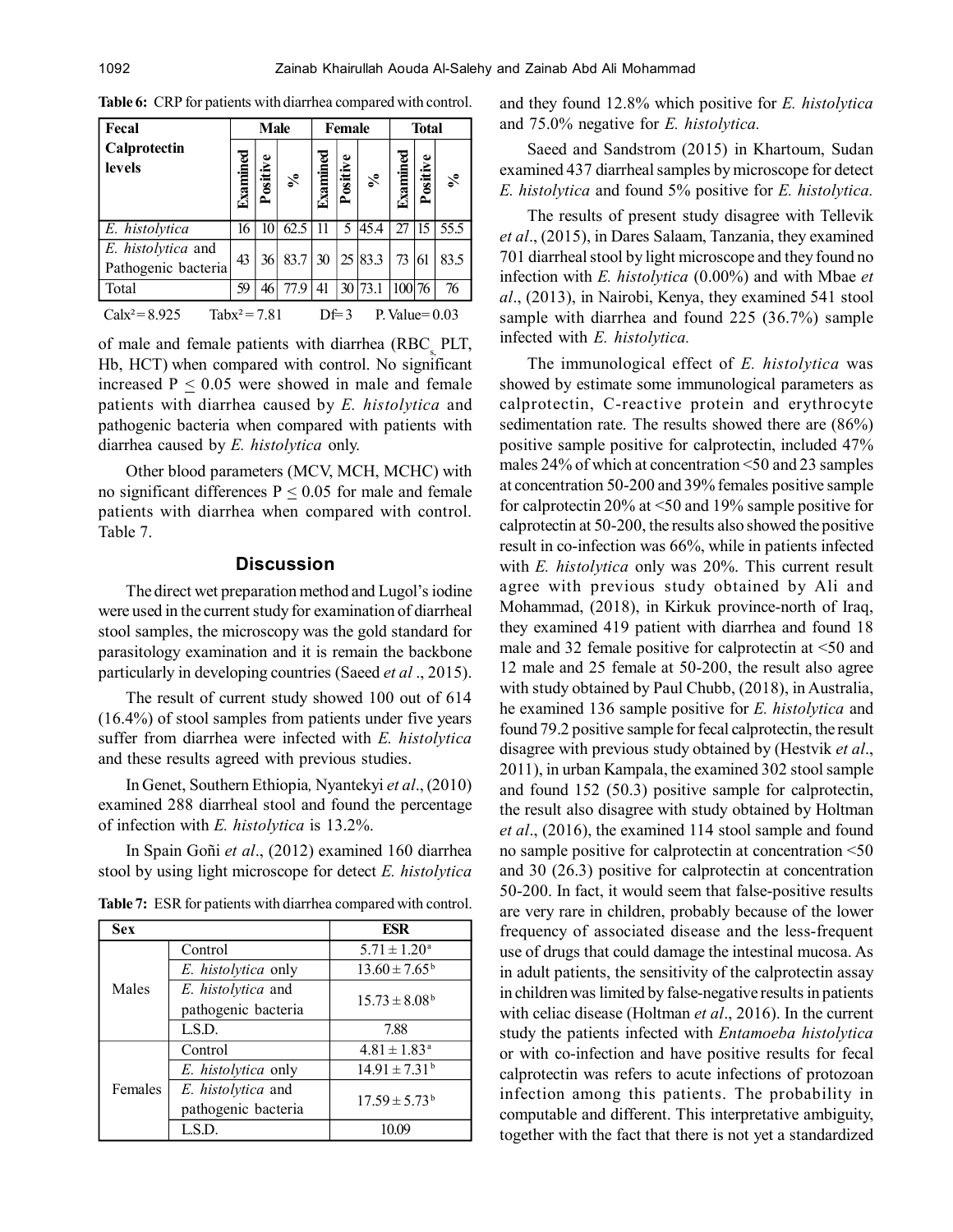| <b>Sex</b> | <b>Parameters</b>   | <b>Total WBC</b>              | MON%                    | LYM%                         | NEU%                         | BASO%                   | EOS%                         |
|------------|---------------------|-------------------------------|-------------------------|------------------------------|------------------------------|-------------------------|------------------------------|
|            |                     | * $10^3$ M+SD                 | $M + SD$                | $M + SD$                     | $M + SD$                     | $M + SD$                | $M + SD$                     |
|            | Control             | $6.64 \pm 1.21$ <sup>a</sup>  | $0.21 \pm 0.09^{\rm a}$ | $1.45 \pm 0.26^{\text{a}}$   | $2.57 \pm 0.60^{\text{a}}$   | $0.33 \pm 0.17^{\rm a}$ | $0.15 \pm 0.56^{\text{a}}$   |
| Males      | E. histolytica only | $10.89 \pm 2.55^{\mathrm{b}}$ | $0.88 \pm 0.44^b$       | $3.59 \pm 1.53^{\text{a}}$   | $6.41 \pm 3.46^b$            | $0.90 \pm 0.51^{\rm b}$ | $1.21 \pm 0.50^{\rm b}$      |
|            | E. histolytica and  | $11.8 \pm 5.49^b$             | $0.74 \pm 0.34^b$       | $3.83 \pm 1.45^{\text{a}}$   | $7.19 \pm 2.85^{\rm b}$      | $0.79 \pm 0.52^{\rm b}$ | $0.88 \pm 4.33$ <sup>c</sup> |
|            | pathogenic bacteria |                               |                         |                              |                              |                         |                              |
|            | LSD.                | 4.73                          | 0.71                    | 5.49                         | 3.84                         | 0.56                    | 1.06                         |
|            | Control             | $6.39 \pm 1.42^{\text{a}}$    | $0.33 \pm 0.19^a$       | $1.41 \pm 0.38$ <sup>a</sup> | $2.61 \pm 0.67$ <sup>a</sup> | $0.29 \pm 0.1^a$        | $0.34 \pm 0.55^{\text{a}}$   |
|            | E. histolytica only | $11.96 \pm 3.96^{\circ}$      | $0.98 \pm 0.47^{\rm b}$ | $4.09 \pm 1.71$ <sup>a</sup> | $5.86 \pm 2.84^b$            | $0.82 \pm 0.61^b$       | $1.13 \pm 0.63^b$            |
| Females    | E. histolytica and  | $12.59 \pm 4.03^{\circ}$      | $1.15 \pm 0.68^{\rm b}$ | $4.9 \pm 6.67$ <sup>a</sup>  | $7.16 \pm 3.76^b$            | $0.86 \pm 0.54^b$       | $0.69 \pm 0.35$ <sup>c</sup> |
|            | pathogenic bacteria |                               |                         |                              |                              |                         |                              |
|            | LS.D.               | 5.57                          | 0.64                    | 2.6                          | 3.25                         | 0.52                    | 0.83                         |

**Table 6:** ESR for patients with diarrhea compared with control.

method for fecal calprotectin measurement, indicates that recommended cut-off values would have to be determined depending on the clinical setting in which they are used.

The result of CPR and ESR showed there are (76%) sample positive for CRP 61% of which in patients with co-infection and 15% in patients infected with *E. histolytica* only and there are significant difference within patients and between patients and control, also the rate of ESR is high in the female infected with co-infection but normal value, but the ESR recorded significant difference computable with control. The current study agree with study obtained by Hegazi and Patel, (2013), in Kingdom of Saudi Arabia, south Jeddah, the examined 120 stool sample infected with *E. histolytica*, they found 60 (50%) samples have a positive result for CRP, but the current disagree with same study according to ESR being found there are no significant differences between ESR patients and control, the result also agree with study Zainab, (2018), in Karbala, Iraq, they examined 75 stool sample infected with *E. histolytica* and they found (74.4), patients positive for CRP and showed the level ESR slightly higher than control. Studies established that *E. histolytica* caused the removal of the protective mucus coat during the first two hours of incubation, detached the enterocytes and then penetrated into the lamina

| propria. The mechanism of invasion by E. histolytica    |
|---------------------------------------------------------|
| lead to inflammatory responses and activate alternative |
| pathway via CRP (Selsted and Ouellette, 2005, Karimi    |
| and Saffar, $2013$ ).                                   |
| The current study showed the effect of E. histolytica   |

The current study showed the effect of *E. histolytica* associated with pathogenic bacteria or non on levels of hematological parameters. The result showed the count of WBC is higher in patient infected co-infection and there are non-significant difference between patients, but with control, also the percentage of MON also higher in patients infected with co-infection followed by *E. histolytica* infected patients with significant difference between two class patients and control, the result also showed non-significant difference in LYM percentage between patients and control. The current result showed the percentage of differential GRA was higher in patient with co-infection especially NUE and BASO, but the percentage of EOS was higher in *E. histolytica* infected patients with significant difference between patients and control, also the count of RBCs, is low in patients with co-infection and count of PLT was higher in co-infection patients also with significant difference between patients and control. The level of Hb and percentage of HCT, is low in patients with *E. histolytica* followed by patients with co-infection with significant difference between

|           | <b>Sex Parameters</b> | <b>RBCs</b>                  | $PLT * 103$                                                                 | Hb gm/dl                     | $HCT\%$                         | <b>MCFfl</b>               | <b>MCH<sub>pg</sub></b>    | <b>MCHC</b> gm                |  |
|-----------|-----------------------|------------------------------|-----------------------------------------------------------------------------|------------------------------|---------------------------------|----------------------------|----------------------------|-------------------------------|--|
|           |                       | $*106$ M+SD                  | $M + SD$                                                                    | $M + SD$                     | $M + SD$                        | $M + SD$                   | $M + SD$                   | /dl $M + SD$                  |  |
|           | Control               | $5.14 \pm 0.31$ <sup>a</sup> | $240.0 \pm 33.9^{\circ}$                                                    | $12.8 \pm 0.68$ <sup>a</sup> | $39.5 \pm 2.1^{\circ}$          | $90.35 \pm 3.8^{\text{a}}$ | $32.38 \pm 1.9^{\circ}$    | $31.70 \pm 0.97$ <sup>a</sup> |  |
| Males     | E. histolytica only   | $4.30 \pm 0.57^{\rm b}$      | $365.2 \pm 104.9^{\circ}$                                                   | $10.63 \pm 1.55^{\circ}$     | $31.9 \pm 3.65^{\rm b}$         | $90.77 \pm 5.3^{\text{a}}$ | $29.25 \pm 3.7^{\circ}$    | $30.57 \pm 3.2^{\text{a}}$    |  |
|           | E. histolytica and    | $4.13 \pm 0.57^{\rm b}$      | $328.2 \pm 94.4^{\circ}$                                                    | $11.01 \pm 1.32^b$           | $32.6 \pm 3.8^{\rm b}$          | $89.10 \pm 5.5^{\text{a}}$ | $30.33 \pm 3.1^{\circ}$    |                               |  |
|           | pathogenic bacteria   |                              |                                                                             |                              |                                 |                            |                            | $30.99 \pm 4.7^{\circ}$       |  |
|           | L.S.D.                | 0.84                         | 125.2                                                                       | 2.16                         | 14.8                            | 2.84                       | 4.63                       | 1.23                          |  |
|           | Control               | $4.95 \pm 0.32$ <sup>a</sup> | $240.63 \pm 33.8^{\circ}$                                                   | $12.9 \pm 1.13^{\text{a}}$   | $39.56 \pm 3.6^{\text{a}}$      | $93.72 \pm 4.1^{\circ}$    | $30.43 \pm 2.8^{\text{a}}$ | $32.55 \pm 2.3^{\circ}$       |  |
| emales    | E. histolytica only   | $4.32 \pm 0.49^b$            | $ 405.33 \pm 103.0^{\circ} $                                                | $10.44 \pm 1.7^{\mathrm{b}}$ | $31.32 \pm 4.15^{\,\mathrm{b}}$ | $90.58 \pm 4.2^{\text{a}}$ | $29.72 \pm 4.9^{\circ}$    | $30.99 \pm 1.98^{\text{a}}$   |  |
|           | E. histolytica and    | $4.26 \pm 0.68^{\circ}$      | $347.66 \pm 152.6^{\circ}$ $10.47 \pm 1.35^{\circ}$ $32.27 \pm 3.3^{\circ}$ |                              |                                 | $89.54 \pm 6.9^{\circ}$    | $29.18 \pm 3.7^{\circ}$    | $30.77 \pm 3.7^{\circ}$       |  |
| <u>іт</u> | pathogenic bacteria   |                              |                                                                             |                              |                                 |                            |                            |                               |  |
|           | L.S.D.                | 0.62                         | 164.69                                                                      | 2.47                         | 13.83                           | 3.14                       | 5.71                       | 1.56                          |  |

**Table 7:** ESR for patients with diarrhea compared with control.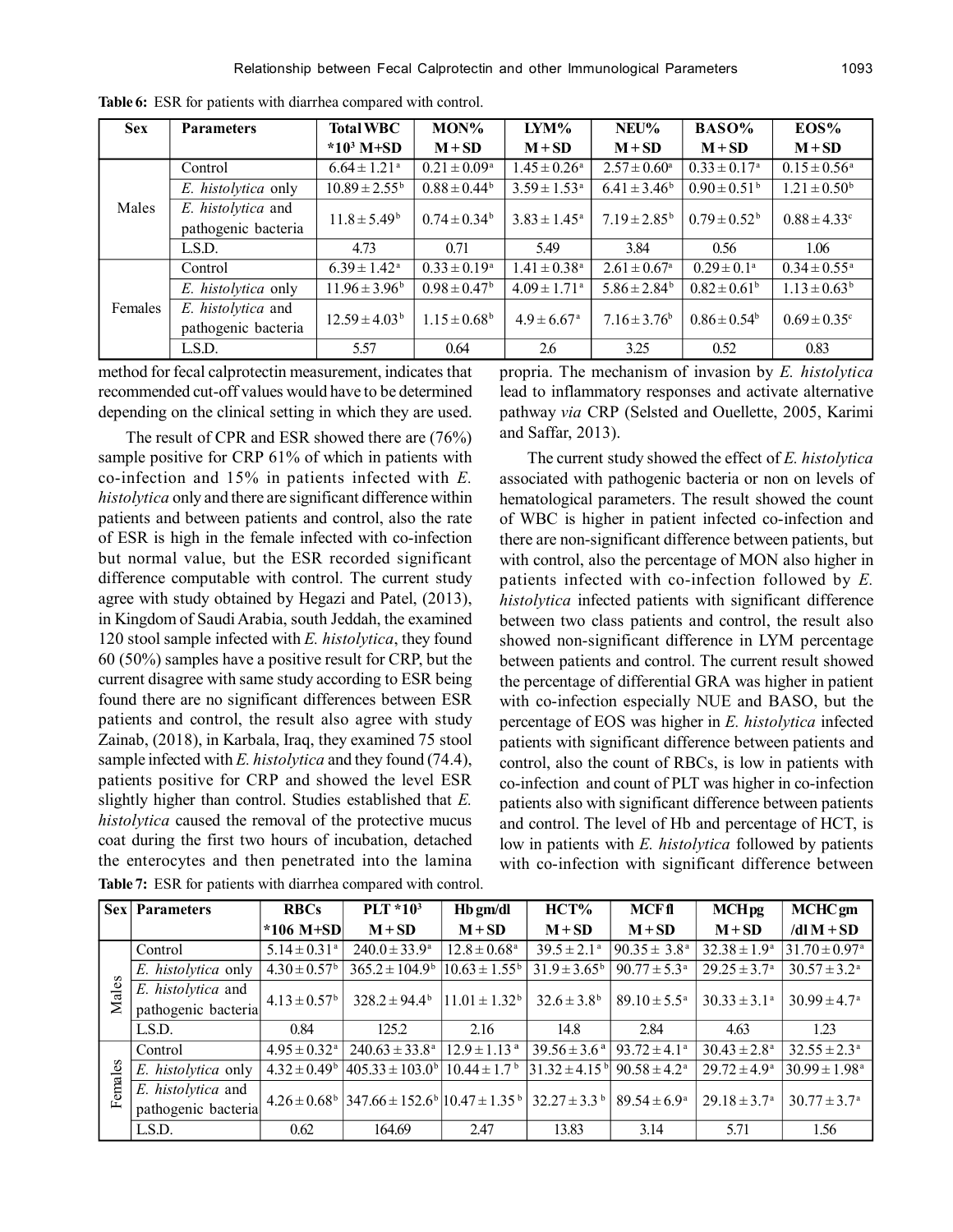patients and control, also the result showed there are non-significant difference in the level of MCV, MCH and MCHC between patient and control, the current study is agree with previous study obtained by Zainab, (2013), in Karbala, they found the patients infected with *E. histolytica* have a some change in the hematological parameters as high WBC, increase the level of EOS and NEU and slightly decrease level of hemoglobin, the results also agree with study of Obaid, (2014), in Al Haweeja / Kirkuk, Iraq, he examined 207 patient with co-infection of *E. histolytica* and bacteria and found the infection have a negative relation with hematological parameters as high WBC count and differential and decrease count of RBCs and low level of hemoglobin, the result disagree with study obtained by Al Laham and Ridwan, (2015), in Gaza, they found the *E. histolytica* non has effect on hematological parameters in patients. The reason for the difference may be that the researcher examined patients whose parasite was not sufficient to cause malabsorption or sufficient blood loss to affect iron levels. Some researchers have found that the high prevalence of intestinal pathogens, especially parasites, is associated with anemia and a marked rise in leukocyte rates, because the bleeding cause by invading *E. histolytica* (Akram, 2018).

#### **References**

- Akram Radhi Salim (2018). *Molecular detection and prevalence of Cryptosporidium parvum, Entamoeba histolytica and Giardia lamblia among patients with diarrhea at Al-Rifea city.(Thesis)*. *Thi-Qar Science*.
- Al-Laham, N. and F. Ridwan (2015). Possible hematological changes associated with acute gastroenteritis among Kindergarten children in Gaza. *Annals of Medical and Health Sciences Research.*, **5(4):** 292.
- Ali, O.S. and Mohammad (2018). Relationship between Entamoeba histolytica and Fecal Calprotectin in Relationship between Entamoeba histolytica and Fecal Calprotectin in Patients with Gastroenteritis in Kirkuk City-Iraq. *Egyptian Journal of Medical Microbiology.*, **27(4):** 49-56.
- Foell, D., H. Wittkowski, J. Roth (2009). Monitoring disease activity by stool analyses: from occult blood to molecular markers of intestinal inflammation and damage Gut. *Parasitology Journal.*, **58:** 859-868.
- Goñi, P., B. Martín, M. Villacampa, A. García, C. Seral, F.J. Castillo and A. Clavel (2012). Evaluation of an immunochromatographic dip strip test for simultaneous detection of Cryptosporidium spp., Giardia duodenalis and Entamoeba histolytica antigens in human faecal samples. *European Journal of Clinical Microbiology and Infectious Diseases.*, **31(8):** 2077-2082.
- Guerin, P.J., C. Brasher, E. Baron, D. Mic, F. Grimont and M. Ryan (2004). Case management of a multidrug-resistant *Shigella dysenteriae* serotype1 outbreak in a crisis context in Sierra Leone. **98(11):** 635-643.
- Hegazi, M.A. and T.A. Patel (2013). Prevalence and characters of Entamoeba histolytica infection in Saudi infants and children admitted with diarrhea at 2 main hospitals at south Jeddah: A re-emerging serious infection with unusual presentation. *Brazilian Journal of Infectious Diseases.*, **17(1):** 32-40.
- Hestvik, J.K. (2011). Faecal calprotectin concentrations in apparently healthy children aged 0-12 years in urban Kampala, Uganda: A community-based survey. *BMC Pediatrics.*, **11:** 5-11.
- Holtman, G. A., Y. Lisman-Van Leeuwen, B.J. Kollen, O.F. Norbruis, J.C. Escher, A. Kindermann and M.Y. Berger (2016). Diagnostic accuracy of fecal calprotectin for pediatric inflammatory bowel disease in primary care: A prospective cohort study. *Annals of Family Medicine.*, **14(5):** 437-445.
- Karimi, N. and B. Saffar (2013). Defensins: Antimicrobial peptides of innate immunity. *Genetics in the Third Millennium.*, **11(4):** 3306-3317.
- Kosek, M. and C. Bern (2003). Guerrant RL: The global burden of diarrheal disease, as estimated from studies published between 1992 and 2000. *Bull World Health Organ.*, **81:** 197-204.
- Mbae, C.K., D.J. Nokes, E. Mulinge, J. Nyambura, A. Waruru and S. Kariuki (2013). Intestinal parasitic infections in children presenting with diarrhoea in outpatient and inpatient settings in an informal settlement of Nairobi, Kenya. *B.M.C. Infectious Diseases.*, **13(1):** 1.
- Nath, R., L. Saikia, G. Choudhury and D. Sharma (2013). Drug resistant *Shigella flexneri* in & around Dibrugarh, northeast India. *Indian J. Med. Res*., **137(1):** 183-186.
- Nyantekyi, L.A., M. Legesse, M. Belay, K. Tadesse, K. Manaye, C. Macias and B. Erko (2010). Intestinal parasitic infections among under-five children and maternal awareness about the infections in Shesha Kekele, Wondo Genet, Southern Ethiopia. *Ethiopian Journal of Health Development.*, **24(3):** 185-190.
- Obaid, H.M. (2014). The effect of Entamoeba histolytica and *Giardia lamblia* infection on some human hematological parameters. *Journal of Natural Sciences Research*, **4(12):** 44-48.
- Paul Chubb, S.A. (2018). Faecal calprotectin Response to *E. histolytica*. *Clinical Biochemist Reviews.*, **39(3):** 77-90.
- Saeed, A. and H. Abd (2015). Microbial aetiology of acute diarrhoea in children under five years of age in Khartoum, Sudan. *Journal of Medical Microbiology.*, **64(4):** 432-437.
- Salman, Y.J. (2015). Detection of *Blastocystis hominis* among Peoples in Kirkuk Province Using ELISA and Direct Microscopy*. Int. J. Curr. Microbiol*., **4(10):** 686-695.